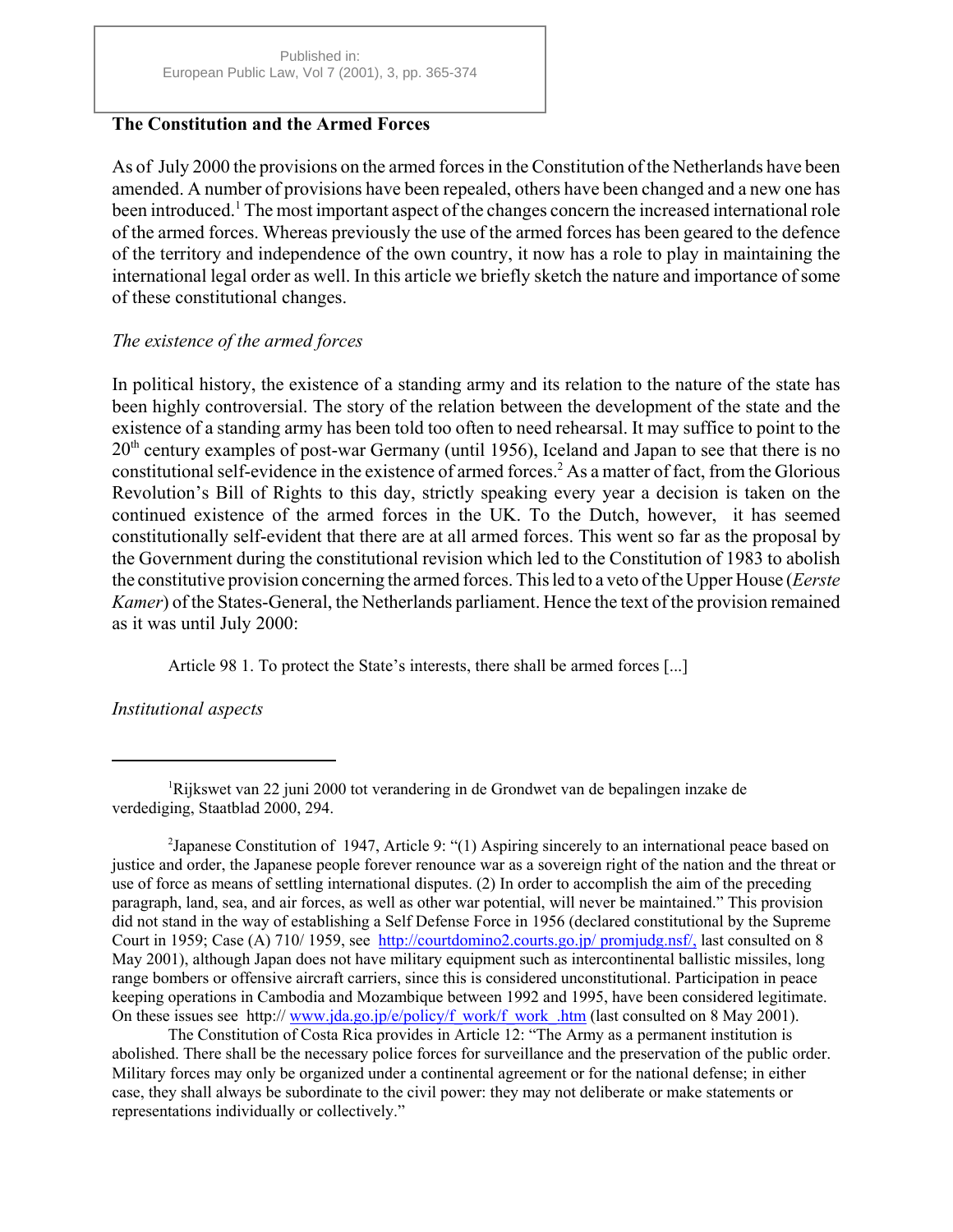One aspect of the constitutional provisions on the armed forces which remained unchanged is the supreme authority over them, which lies with the government (now Article 97 (2), previously 98 (2)). This implies that the supreme command lies with the government and not with the head of state or the head of the army. In previous constitutions the formulation may have suggested that it is the King who is supreme commander. However, the formulation also in those days did not use the expression "supreme command" but "supreme authority" ("*oppergezag*"), but since the introduction of overall the ministerial responsibility for acts of the king, this was understood to mean to refer to the king acting under the responsibility of the cabinet and not to the king in person as head of state. This has also meant that the armed forces came indirectly under scrutiny of parliament, as the Netherlands has had a parliamentary system of government in which ministers are held to account to parliament and have to resign if they loose the confidence of the Lower House of parliament. That supreme authority lies with the government, has played a role in the drafting of the new Article 100, as we will see.

In the Netherlands the most persistent controversy has been over the nature of the armed forces as an army of the voluntary *cadre* of officers and draftees as soldiers. The compulsory military service has always been very unpopular. It has not been supported by any deeply entrenched ideology of citizenship backing up the system. The provisions on the armed forces have throughout the 19th century contained a large number of elaborate articles. Except the constitution of the German Empire no other European constitution contained such detailed and elaborate provisions on the armed forces. A contemporary constitutionalist pointed out that this was for the opposite reason: to restrain the legislature in reinforcing the armed forces rather than to restrain its possibilities to limit its powers.<sup>3</sup> After the events in Europe of 1989, the discomfort with the levy has been definitively decided in favour of an army of volunteers and professionals, to which purpose the formulation of the relevant provision in the Constitution was changed. Since 1887 it spoke of "armed forces consisting of volunteers and conscripts", but since 1995 it says that "the armed forces shall consist of volunteers, and may also include conscripts"(Article 98). Although strictly speaking compulsory military service has not been abolished, the call-up to active service is deferred until by Royal Decree it is activated.

#### *Regulating the armed forces*

The most important function of constitutional provisions concerning armed forces is to regulate them and restrain them to the functions they can legitimately perform. Traditionally the function of the armed forces were restrained to the defence of the country against external attack. Also related powers, regulated by act of parliament, to use the army internally in cases of war or similar emergencies, such as assistance to the regular police authorities, disasters such as flooding, etcetera. This was reflected in the relevant constitutional provisions. Before the revision of the year 2000, the Constitution provided that those "who are capable of doing so shall have a duty to cooperate in

<sup>&</sup>lt;sup>3</sup>J.T. Buijs, De Grondwet, vol. II Arnhem 1887, p. 623-624: "Was it there the desire durably to protect the powerful army organization, to which the Empire owed its existence and its greatness, against the not unnatural disposition of the legislature to cut back on it, with us it was the contrary fear that the legislature would pose too high demands which was the leading thought. There the Constitution exudes a strong military spirit; here a no less forceful anti-militarism. In the interest of personal liberty and to pose a limit on the sacrifices which could be imposed on the people for the purpose of the country's defence, the framers of the Constitution were led to a measure of elaborateness which they were able to avoid elsewhere in the Constitution." (author's translation)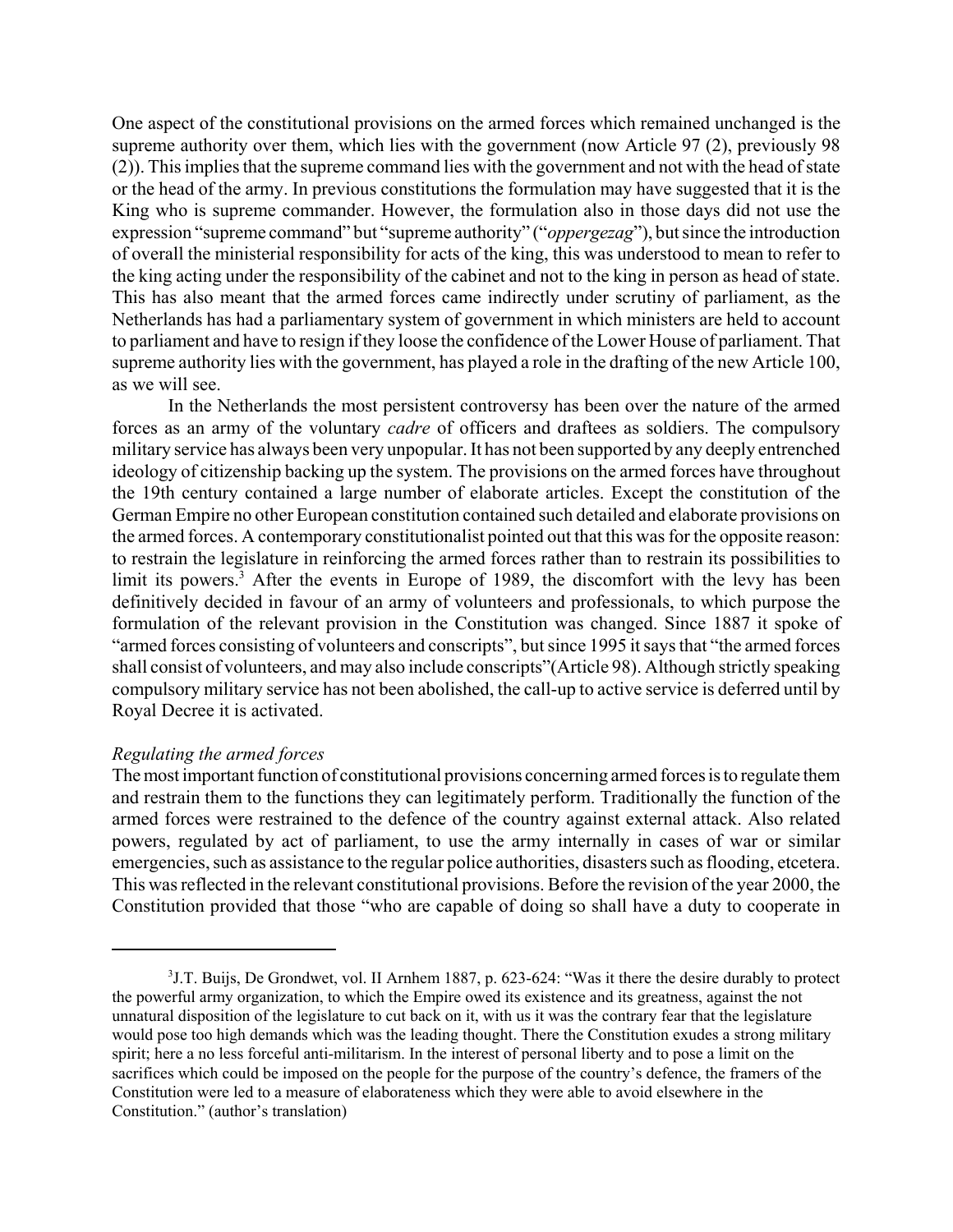maintaining the independence of the State and defending its territory" (former Article 97) and specified that "*to protect the State's interests,* there shall be armed forces" (former Article 98).

The national orientation of these constitutional terms of reference of the armed forces has become too restrictive with respect to the changes in the international climate which have occurred, first in the period after the Second World War up to 1989, and then in the period since the end of the Cold War. Since the end of the 1940's, geopolitics in combination with the development of military technology (nuclear capability) necessitated the formation of military alliances and the formation of multinational command structures such as the integrated command structure of NATO. This international cooperation, however, was strictly speaking all still geared towards self-defence, and in that sense directed towards the defence of national independence. In this respect, the period since 1989 was quite different. The national interest as the ultimate interest to be served by the armed forces has been supplemented quite strongly with serving the interest of the international legal order. The Gulf War is a case in point, as are the later interventions in Iraq and (former) Yugoslavia. Although these military operations in a much larger sense also served a national interest, they primarily purported to serve a international interest which went beyond the merely national interest.

In the Constitution of the Netherlands, there is a provision on serving the international interest. It is Article 90 which provides:

"The Government shall promote the development of the international rule of law (Dutch: *internationale rechtsorde*; literally: international legal order)".

As a basis for any specific action this provision is of quite a broad range, to say the least. This is all the more the case as such actions as the bombing of the no-fly zones in Iraq (which did not involve the Netherlands armed forces) and of Yugoslavia during the Kosova-crisis (which did involve the air force of the Netherlands) are in strictly legal respect highly doubtful, and hence one may wonder what their contribution to the "development of the international rule of law" actually is. Also members of parliament from all political affiliations, when considering the matter in a detached manner and in the abstract, concurred in finding this too broad a provision to base military participation in international operations on.<sup>4</sup> This has further contributed to the amendment of the Constitution, which now reads in the new Article 97 (previously 98):

"For the purpose of the defence and the protection of the interests of the Kingdom, as well as for the maintenance and promotion of the international rule of law [*internationale rechtsorde*], there shall be armed forces."

Although this provision indicates far better the role which armed forces can have within the present international context, one may wonder to what extent this provision suffices as a basis for actually sending troops abroad to act within the framework of peace-keeping, peace-enforcement and humanitarian missions. Legal provisions which regulate the exercise of powers or formulate goals and aims do not as such *confer* competence but only regulate existing competence. The line between a provision which formulates a task of a certain public institution which must be considered merely regulative and one which is to understood as attributing powers to such an institution, can in practice

<sup>4</sup> Kamerstuk [Parliamentary documents], 1995-1996, 23591, nr. 6, 15 January 1996, *Betrokkenheid van het parlement bij de uitzending van militaire eenheden* [The Involvement of Parliament in the Sending of Military Units Abroad]*.*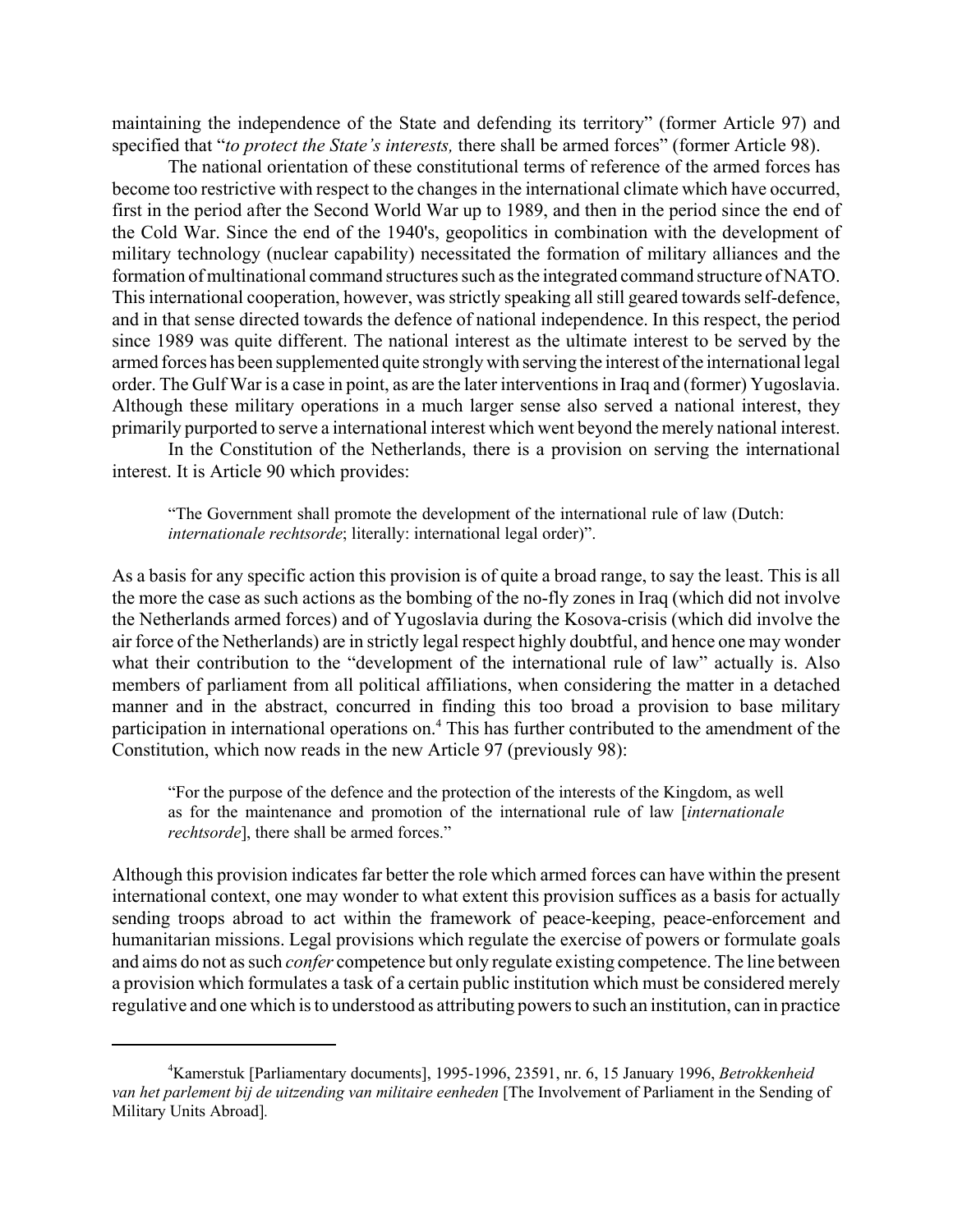be quite thin; saying what the armed forces are for, can amount to saying what they are supposed to do. This may especially be the case with public institutions which are traditionally given wide powers of discretion to act within a certain sphere of public authority. This is the case with for instance the police. In the Netherlands there is a Police Act [*Politiewet*], which states that "in subjection to the competent authorities, the police has as its task to take care for the factual maintenance of public order and providing assistance to those who need it" (Article 2). Although this is not very specific at all, it has been generally accepted not merely to be regulative in nature, but also as attributing competence to within the indicated field of activity also in the case law. This state of affairs is probably also the case with the armed forces. A general act of parliament on the competence attributed to the armed forces is lacking. This has much to do with the nature of action by armed forces, which is also to take place within circumstances which cannot be defined in advance, let alone that one can satisfactorily describe what kind of action is to be taken in the various imaginable circumstances. At least in times of armed conflict, necessity and contingency are determining keywords in connection with military action Yet, in modern times it may also be obvious that the armed forces cannot be impervious to the normal principles of the democratic states under the rule of law, including the principle which holds that public bodies can only derive their authority only from a specific empowerment either directly in the provisions of the constitution or in an act of parliament.

#### *Parliamentary scrutiny*

What could have been the most significant modernization of the provisions on the armed forces in the Constitution of the Netherlands concerned the powers of parliament with regard to the decision to participate in international operations by the military. In 1994 the Lower House (*Tweede Kamer*) passed a motion unanimously, asking for the introduction of the "formal right of approval" of parliament with the participation of the armed forces in international operations.<sup>5</sup> The government was negative about this proposal, hesitated endlessly and finally proposed not to introduce a formal right of approval, but a duty on the part of the government timely to inform parliament on the deployment or placing at the disposal of the armed forces for the maintenance or promotion of the international rule of law.

Amazingly, parliament accepted this proposal, with the most prominent supporters of the initial motion retreating into the unconvincing argument that substantially this duty of providing information meant that parliament could stop the government from finalizing any intended participation in international operations; it enabled parliament to engage in a debate in which it could express its disagreement with a proposed participation in an international operation. This argument had also been put forward by the government. But legally it is not entirely correct. Parliament can try to convince the government that an intended participation in an international operation is unwise or wrong. It can even threaten to withdraw support for the government and pass a vote of no confidence, which entails the fall of the cabinet.<sup>6</sup> But even if this were to happen, it cannot undo a decision to engage the armed forces if the government would wish to persist in its intentions.

Also the government came up with an argument of an allegedly constitutional nature. The argument must sound absurd to anyone acquainted with parliamentarian systems of government, and

<sup>5</sup> Kamerstuk [Parliamentary documents] 23591, nr. 2.

<sup>6</sup> Theoretically, the government might in this case even stay on and dissolve parliament.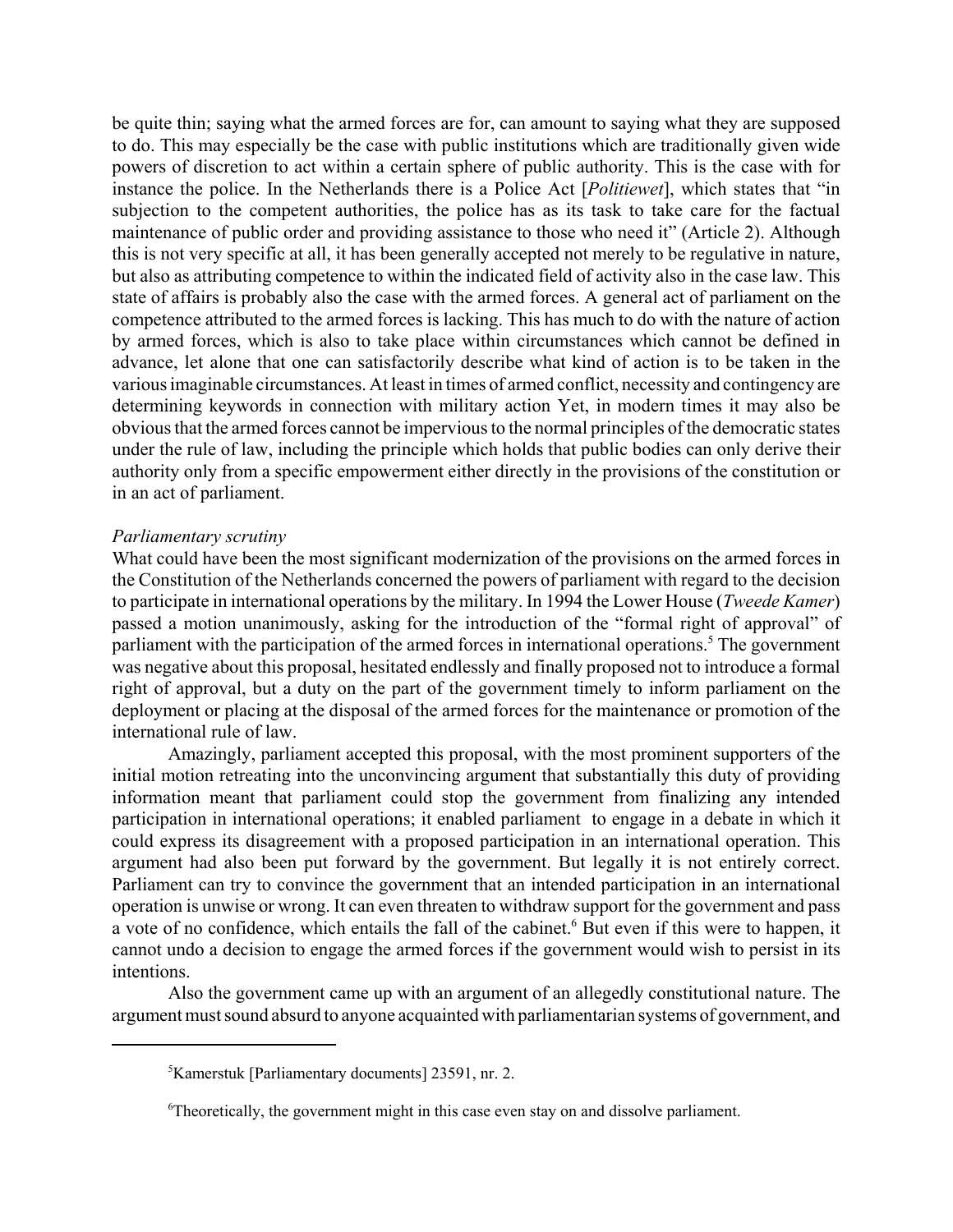so it is indeed. It claimed that the constitutional principles governing the relationship between government and parliament prohibit a formal right of approval for parliament. It formulated the adage "The government is to govern and parliament is to supervise". Although in the ears of politicians this may have sounded convincing, it is either meaningless or it means the opposite of what it was intended to mean; after all if the government is truly under the supervision of parliament, there is no reason why parliament should not have the formal right of approval over acts of government which it is supposed to supervise and control. In this connection, however, the government pointed to the provision in the Constitution which states: "The government shall have supreme authority over the armed forces" (Article 97 (2), previously 98 (2)). This is a false argument for refusing a right of parliamentary approval. Clearly the provision aims at the government in its executive function and in no way can detract from the parliament's supervisory powers. As is the case for instance with regard to public expenditure, ultimate responsibility lies with the government, which is constitutionally under the obligation to submit a budget to parliament every year. But parliament has a full say and right of veto and therefore the budget has to take the form of an act of parliament. Similarly, the ultimate executive responsibility for the conduct of foreign affairs rests with the government. Yet, it cannot bind the kingdom to a treaty unless it has received the prior approval of parliament. And although the government has supreme authority over the armed forces, it cannot engage the armed forces in a declared war without the explicit approval of parliament.7

The government got its way, although the proposal was changed slightly by the Lower House from "timely" information to "prior information". The new Article 100 now reads as follows:

"1. The government shall provide the States General in advance with information concerning the deployment [Dutch: *inzet*] of or making available the armed forces for the maintenance or promotion of the international rule of law [*internationale rechtsorde*]. This includes providing information concerning the engagement of [Dutch: *inzet*] or making available the armed forces for humanitarian assistance in cases of armed conflict.

2. The first paragraph shall not apply if peremptory considerations prevent the prior provision of information In this case, the information shall be provided as soon as possible."

So instead of a further modernization of parliamentary control over the use of the armed forces, the new provision is more like an official retreat of parliamentary control over the only actual use which has been made in international armed conflict since the end of the Second World War.<sup>8</sup> Parliament will be informed by the government - as if that is not self-evident - and will comment from the sideline, and it may even threaten to censure it, but will not have powers formally to stop a governmental decision to deploy the armed forces in armed conflict.

<sup>&</sup>lt;sup>7</sup> Article 96(1) A declaration that the Kingdom is in a state of war shall not be made without the prior approval of the States General. (2) Such approval shall not be required in cases where consultation with Parliament proves to be impossible as a consequence of the actual existence of a state of war. (3) The two Houses of the States General shall consider and decide upon the matter in joint session.(4) The provisions of the first and third paragraphs shall apply mutatis mutandis to a declaration that a state of war has ceased.

<sup>&</sup>lt;sup>8</sup>Strictly speaking the use of the armed forces in repressing the independence movement in Netherlands East India (present-day Indonesia) was in a national conflict, although of course it had evident international dimensions.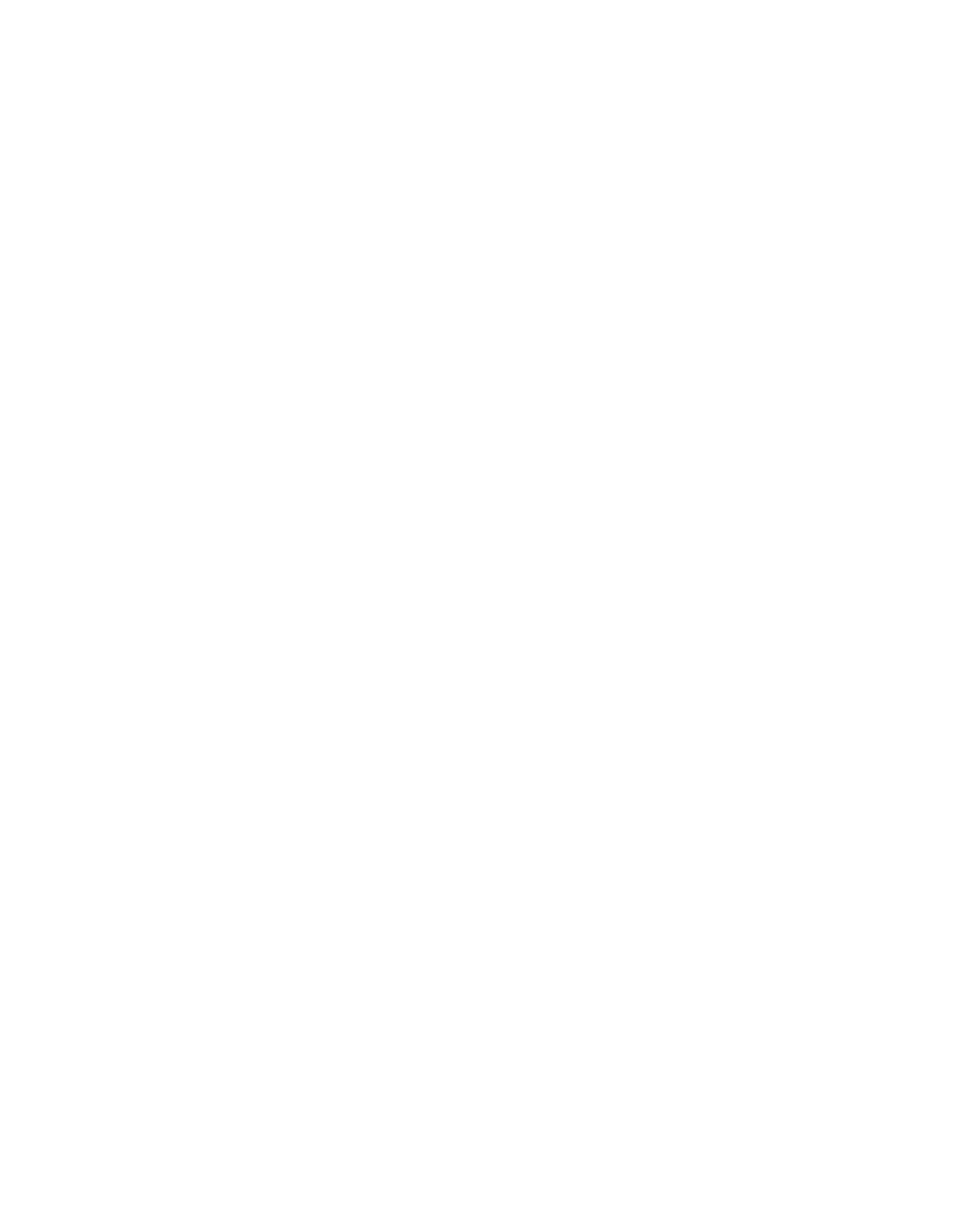# **Appendix: an overview of the provisions**

Article 90. The Government shall promote the development of the international rule of law<sup>9</sup>.

Article 96 1. A declaration that the Kingdom is in a state of war shall not be made without the prior approval of the States General.

2. Such approval shall not be required in cases where consultation with Parliament proves to be impossible as a consequence of the actual existence of a state of war.

3. The two Houses of the States General shall consider and decide upon the matter in joint session.

4. The provisions of the first and third paragraphs shall apply mutatis mutandis to a declaration that a state of war has ceased.

Article 97 [Amended as of 22 June 2000]

1. For the purpose of the defense and the protection of the interests of the Kingdom, as well as for the maintenance and promotion of the international rule of  $law<sup>10</sup>$ , there shall be armed forces. 2. The government shall have supreme authority over the armed forces.

[Previously:

Article 98 1. To protect the State's interests, there shall be armed forces, which shall consist of volunteers, and which may also include conscripts. 2. The Government shall have supreme authority over the armed forces.]

## Article 98 [Amended as of 22 June 2000]

1. The armed forces shall consist of volunteers, and may also include conscripts.

2. Compulsory service in the armed forces and the power to defer the call-up to active service shall be regulated by act of parliament.

[Previously:

Article 98 1. To protect the State's interests, there shall be armed forces, which shall consist of volunteers, and which may also include conscripts. [...]

3. Compulsory service in the armed forces and the power to defer the call-up to active service shall be regulated by act of parliament. The obligations which may be imposed on persons not belonging to the armed forces in relation to the defence of the country shall also be regulated by act of parliament.]

## Article 99 [Amended as of 22 June 2000]

The conditions on which exemption is granted from military service because of serious conscientious objections shall be regulated by act of parliament.

[Previously:

Article 99

The conditions on which exemption is granted from military service because of serious conscientious objections shall be specified by act of parliament.]

Article 99a [As of 22 June 2000]

The obligations which may be imposed for the civilian defence of the country shall be regulated by

9 Dutch: *internationale rechtsorde*; literally: international legal order

<sup>10</sup>See footnote 1.